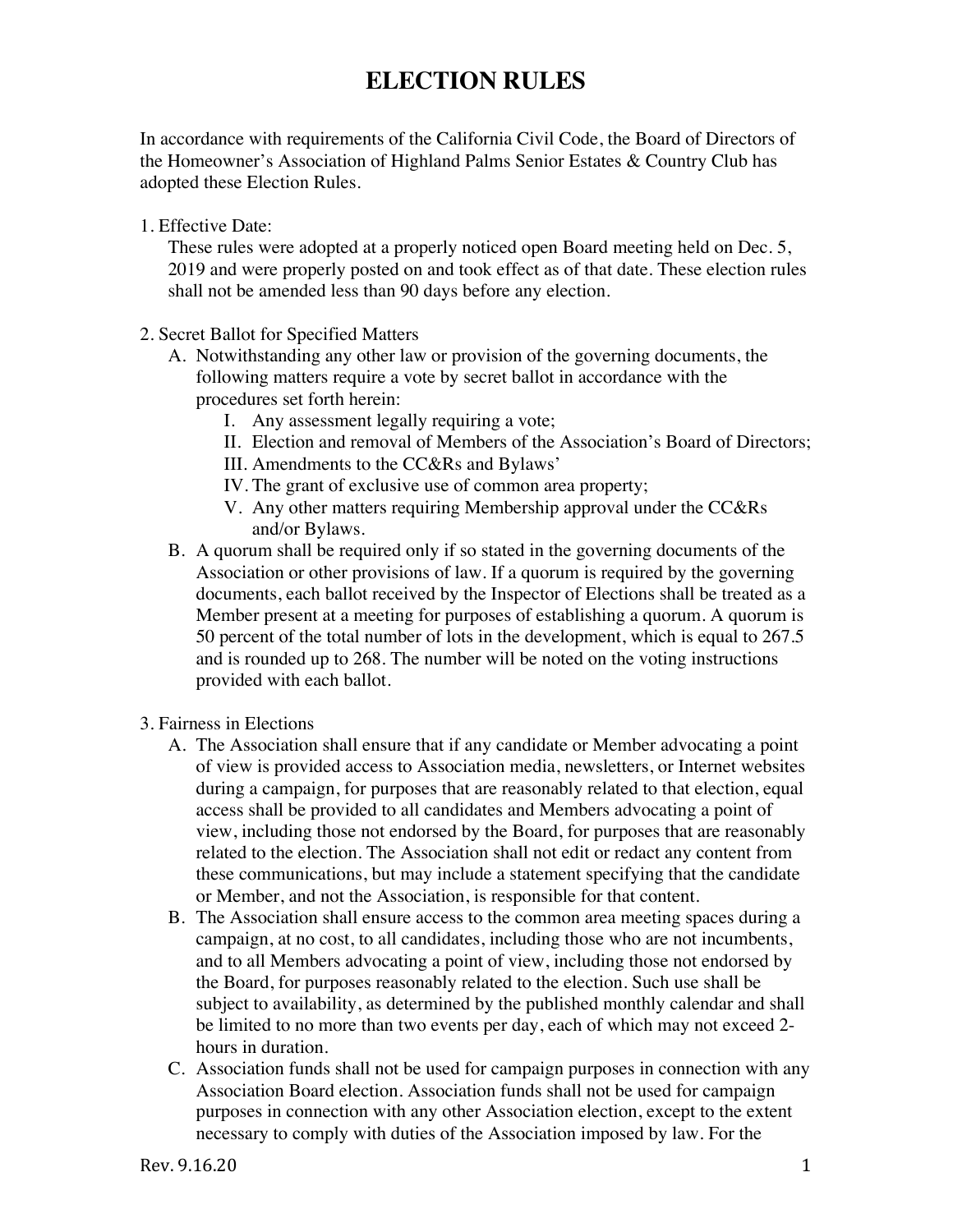purpose of this section, the term "campaign purposes" includes but is not limited to:

- i. Expressly advocating the election or defeat of any candidate that is on the Association election ballot
- ii. Including the photograph or prominently featuring the name of any candidate on a communication from the Association or the Board, excepting the ballot and ballot materials, within 30 days of an election, provided that this is not a campaign purpose if the communication is one which requires that equal access be provided to another candidate or advocate.
- 4. Inspector of Elections
	- A. Ninety days prior to the date of the Annual Meeting, the Board shall, at an open meeting of the Board, select either one (1) or three (3) independent third party(ies) as Inspectors of Elections to:
		- i. Ensure that the Association mails out the ballots and a copy of the election rules at least 30 days prior to the Annual Meeting;
		- ii. Oversee all ballot measures and elections, including the election of Directors:
		- iii. Hear and determine all challenges and questions regarding any aspect of the election;
		- iv. Receive and maintain custody of all returned ballots;
		- v. Determine when the polls shall close, consistent with the governing documents;
		- vi. Conduct and Supervise the opening and counting of ballots;
		- vii. Determine the tabulated results of the election results; and
		- viii. Do such other acts as may be proper to conduct the election with fairness to all Members in accordance with the Davis-Stirling Act, the Corporations Code, and all applicable rules of the Association regarding the conduct of the election that are not in conflict with the Davis-Stirling Act.
	- B. For the purposes of this section, an independent third party includes, but is not limited to, a volunteer poll worker with the county registrar of voters, a licensee of the California Board of Accountancy, or a notary public. An independent third party may be a Member of the Association, but may not be a Member of, a candidate for, or a relative of a Member or candidate for, the Board of Directors. In addition, an independent third party may not be a person, business, or subdivision of a business entity who is currently employed or under contract to the association for any compensable services other than serving as an inspector of elections.
	- C. The Inspector of Elections may appoint up to two deputies to assist in fulfilling the duties of the office. Said assistants are subject to the same restrictions as the Inspector, as outlined in paragraph B above.
	- D. At any time during the voting period, the Board of Directors may require from the Inspector of Elections a count of the number of the Members who have submitted ballot envelopes.
	- E. At any time during the voting period, the Board of Directors may require from the Inspector of Elections a list of the lot numbers of Members who have submitted ballot envelopes.
	- F. In the case of an election in which ballot counting is conducted at a Board meeting, the Board may, by majority vote, adjourn the meeting between 5 and 30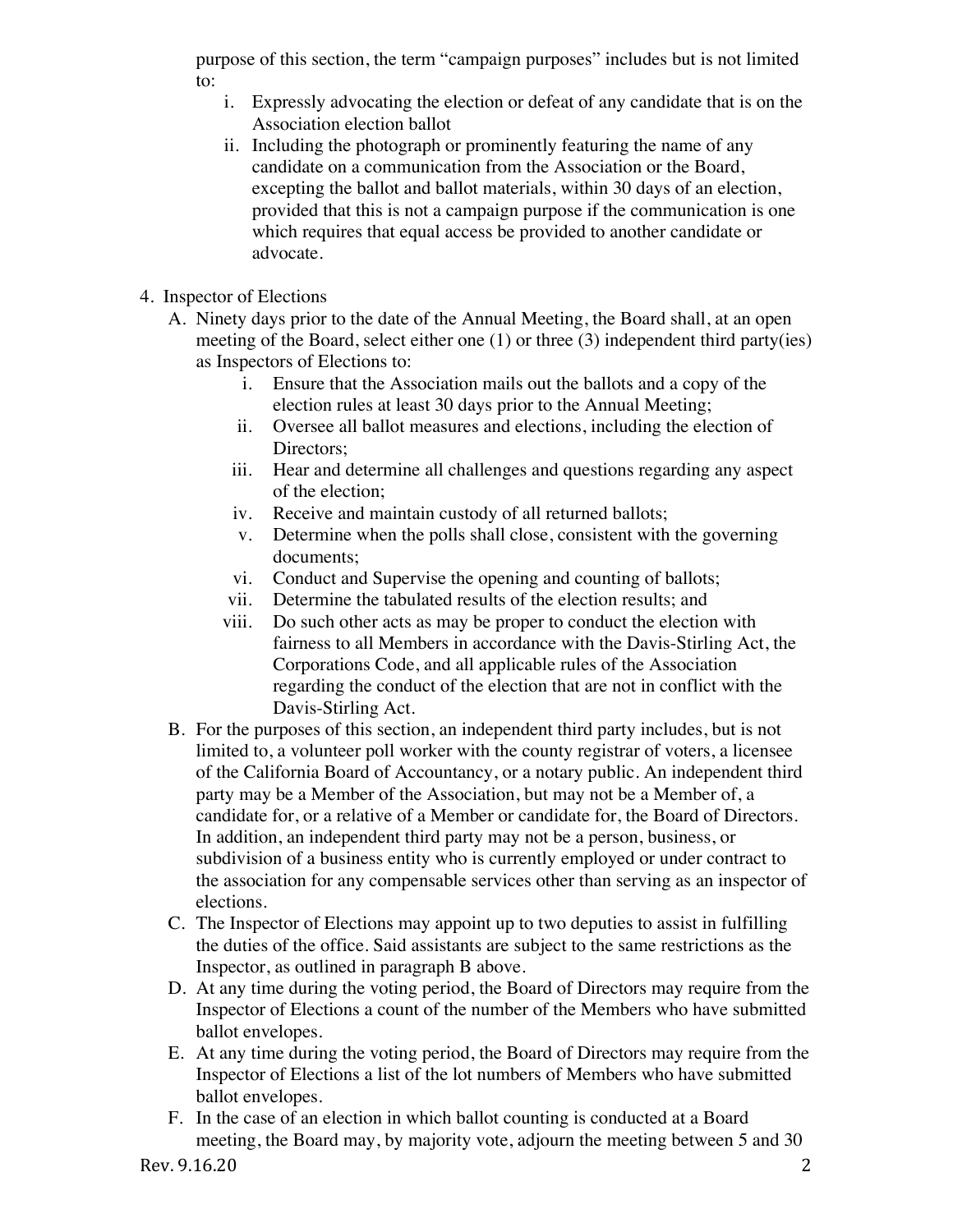days. The Inspector of Elections may extend the voting period for the same period of time.

- G. The Inspector of Elections shall perform these duties impartially, in good faith, to the best of the Inspector's ability, as expeditiously as practical, and in a manner that protects the interest of all members of the Association. If there are three inspectors of elections, the decision or act of a majority shall be effective in all respects as the decision or act of all. Any report made by the inspector or inspectors of elections is prima facie evidence of the facts stated in the report.
- 5. Qualifications for Candidates
	- A. The Association shall disqualify a person from nomination as candidate for not being a member at the time of nomination. If title to a separate interest parcel is held by a legal entity that is not a natural person, the governing authority of that legal entity shall have the power to appoint a natural person to be a member for purposes of these election rules.
	- B. All candidates for the Association's Board of Directors must meet the qualifications defined in Article 5 of the Association's Bylaws, which include but are not limited to:
		- i. Having a recorded ownership interest in a lot in the development;
		- ii. Must not have a recorded co-ownership interest in a lot with another person who is a Member of the Board;
		- iii. Must not be delinquent by more than 30 days in the payment of any Assessment.
		- iv. Must not have been convicted of a crime which would prevent the association from obtaining a fidelity bond.
	- C. Notwithstanding paragraph (iii) above, the Association may not disqualify a nominee for nonpayment of fines, fines renamed as assessments, collection charges, late charges, or costs levied by a third party. The person shall not be disqualified for failure to be current in payment of regular and special assessments if either of the following circumstances is true:
		- i. The person has paid the regular or special assessment under protest pursuant to Civil Code Section 5658; or
		- ii. The person has entered into a payment plan pursuant to Civil Code section 5665.
	- D. Before the Association disqualifies a person from nomination pursuant to this section, the Association must afford the person the opportunity to engage in Internal Dispute Resolution pursuant to Civil Code § 5900 et seq.
- 6. Qualifications for voters
	- A. In all matters submitted for a Membership vote, Members shall be entitled to one (1) ballot per Lot (regardless of the number of Members having an interest in the Lot).
	- B. The Association shall not deny a ballot to a member for any reason other than not being a member at the time the ballots are distributed. For purposes of this paragraph, a member includes a person with general power of attorney for a member. A ballot cast by person with general power of attorney for a member must be counted if returned in a timely manner.
		- i. Where there is more than one owner of a property subject to the Association's CC&Rs, all such co-owners shall be Members and may attend any meeting of the Association, but only one co-owner shall be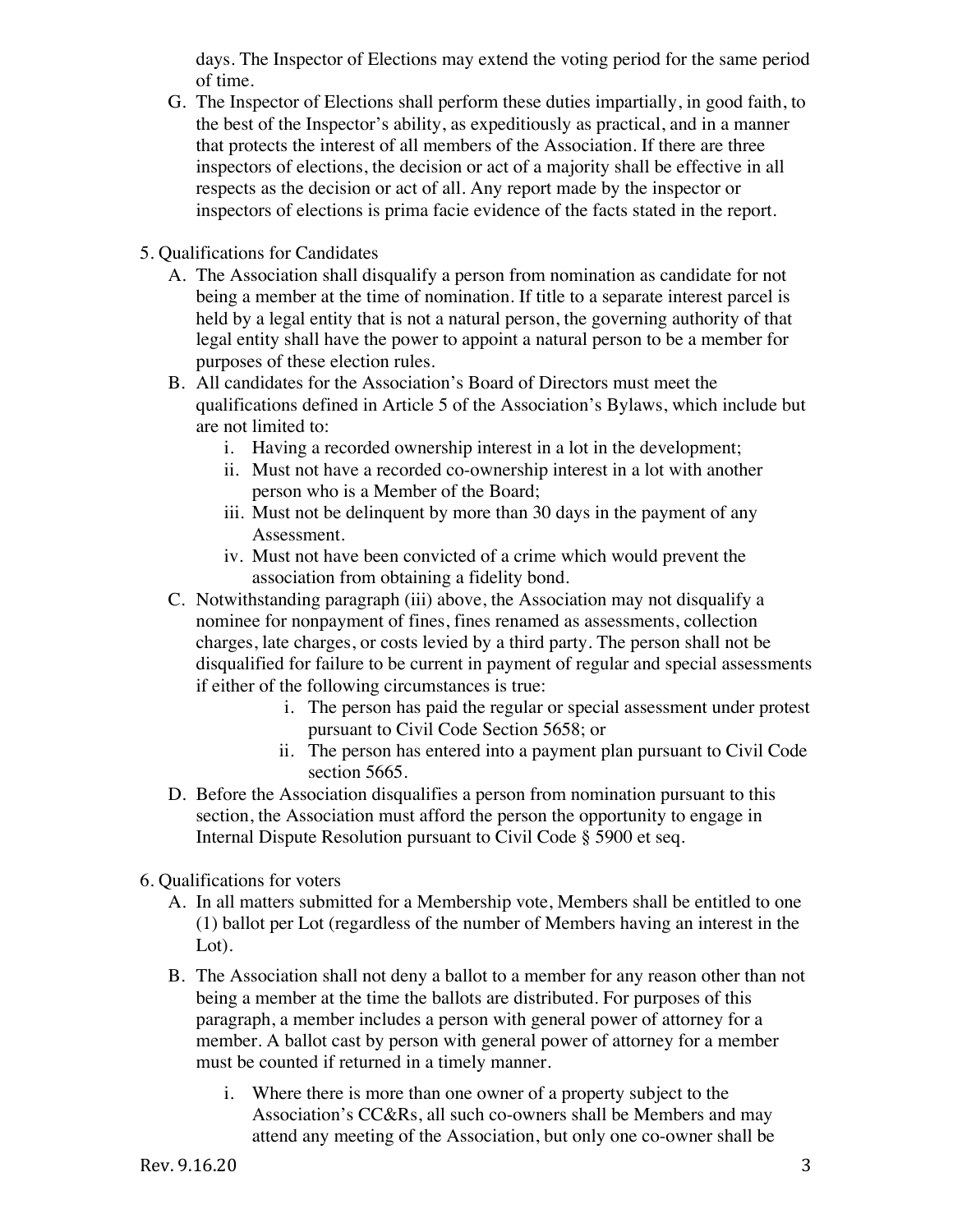entitled to exercise the vote to which the property is entitled. Fractional votes shall not be allowed.

- ii. Unless the Inspector of Election receives a written objection prior to the close of balloting from a co-owner, it shall be conclusively presumed that the voting Member is acting with the consent of his or her co-owners.
- 7. Nominations
	- A. Each year at the last general Membership meeting before the deadline for submitting nominations, the Board shall solicit nominations of candidates for election to the Board of Directors. The solicitation also shall be published in Association media, newsletters, or Internet websites and posted on the public bulletin Board in the development.
	- B. The notice shall include the qualifications for election to the Board of Directors.
	- C. All nominations must be received no later than 30 days before the deadline for the membership to be given a list of the candidates and to be advised of the time and date of the Annual Meeting/vote.
	- D. Nominations may be made in writing or from the floor during a Membership meeting. Qualified candidates may nominate themselves, provided they do so prior to the close of nominations.
	- E. Write-in candidates are not permitted.
- 8. Balloting Procedures
	- A. At least ninety (90) days prior to the Annual Meeting and at least 30 days before any deadline for submitting a nomination, the Association shall give notice of the election procedure & the deadline for submitting nominations and where to submit nominations. Members may request individual delivery of the nomination notice pursuant to Civil Code section 4040. Except for the meeting to count the votes required in section 9, an election may be conducted entirely by mail.
	- B. At least 30 days before the ballots are distributed, the Board shall prepare a voter list and a candidate registration list. The voter list shall include each voter's name, voting power, lot number, and mailing address.
	- C. At least 30 days before the ballots are distributed, the Association shall notify members of the right to verify the accuracy of their individual information on the voter list and the candidate registration list. The Association or member who discovers an error or omission on either of these lists must report the error or omission to the inspector of election who must make the correction within two business days.
	- D. At least 30 days before the ballots are distributed, the Association shall give notice of:
		- i. The date, time, and address to return ballots;
		- ii. The date, time, and location of the meeting where ballots will be counted; and
		- iii. The list of candidates.
	- E. At least 30 days before an election, the Inspector of Elections must mail, or cause to be mailed both of the following:
		- i. The ballot or ballots; and
		- ii. A copy of these election rules.
			- i. Delivery of these election operating rules may be accomplished by either of the following methods:
				- 1. Posting the election operating rules to an internet website and including the corresponding internet website address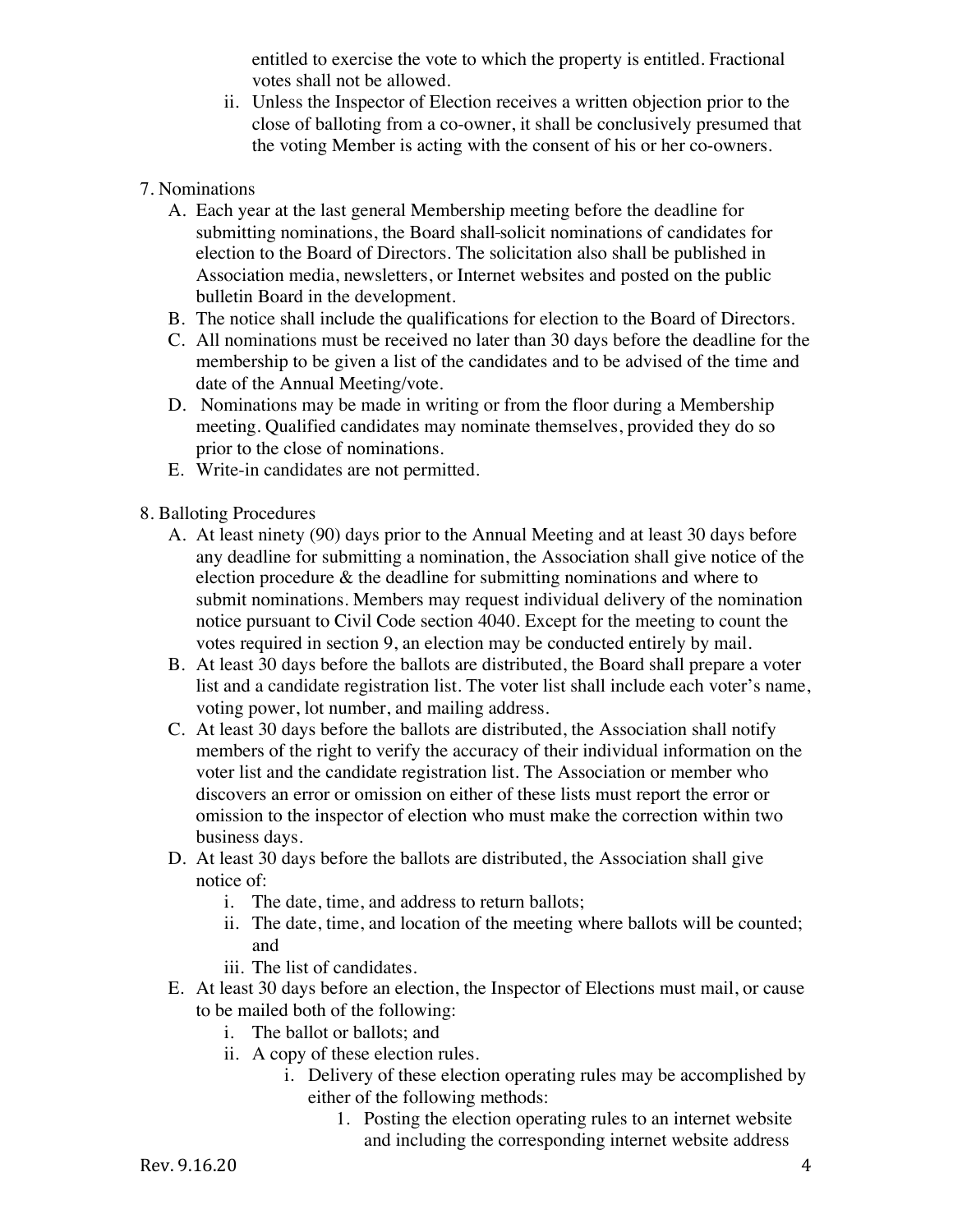on the ballot together with the phrase, in at least 12-point font: "The rules governing this election may be found here:": or

- 2. (ii) Individual delivery with the ballot package.
- F. Proxies and Cumulative voting are not permitted.
- G. A quorum is not required for election of Members of the Board of Directors.
- H. Ballots and two (2) preaddressed envelopes with instructions on how to return ballots shall be mailed by first-class mail or delivered to every Member not less than thirty (30) days prior to the deadline for voting. In order to preserve voter confidentiality, a voter may not be identified by name, address, or Lot or parcel on the ballot.
	- i. The ballot itself is not signed by the voter, but is inserted into an envelope that is sealed. This envelope is inserted into a second envelope that is sealed. In the upper left-hand corner of the second envelope, the voter prints and signs his or her name and indicates the address or separate interest identifier that entitles him or her to vote.
	- ii. The second envelope is addressed to the Inspector of Election, who will be tallying the votes. The envelope may be mailed or delivered by hand to a location specified by the Inspector of Election. The Member may request a receipt for delivery.
	- iii. No ballots may be returned to any employee, officer or Board Member of the Association. An exception is made for ballots returned by mail to the Association office provided they are turned over unopened to the Inspector of Elections in a timely manner.
- D. The Ballot itself shall:
	- i. Set forth the proposed action;
	- ii. Provide an opportunity to approve or disapprove each item submitted for a vote;
	- iii. Set forth the number of ballots needed to satisfy the quorum requirement;
	- iv. Specify the percentage of votes required to pass the proposal; and
	- v. State a deadline by which the ballot must be returned in order to be counted.
- 9. Determining the Voting Outcome
	- A. All votes shall be counted and tabulated by the Inspector of Election in public at a properly noticed open meeting of the Board of Directors or of the General Membership. A quorum of Members need not personally attend such a meeting. Any candidate or other Member of the Association may witness the counting and tabulation of the votes. No person, including a Member of the Association or a Member of the Board of Directors shall open or otherwise review any ballot prior to the time and place at which the ballots are counted and tabulated. However, the Inspector of Election, or his or her designee, may verify the Member's information and signature on the outer envelope prior to the meeting at which the ballots are tabulated.
	- B. The tabulated results of the election shall be promptly reported to the Board of Directors of the Association and shall be recorded in the minutes of the next meeting of the Board of Directors and shall be available for review by Members of the Association.
	- C. In the event of a tie in an election for the Board, a runoff shall be held unless both candidates agree to allow the Inspector of Elections to determine the winner by a coin flip or by the drawing of names.